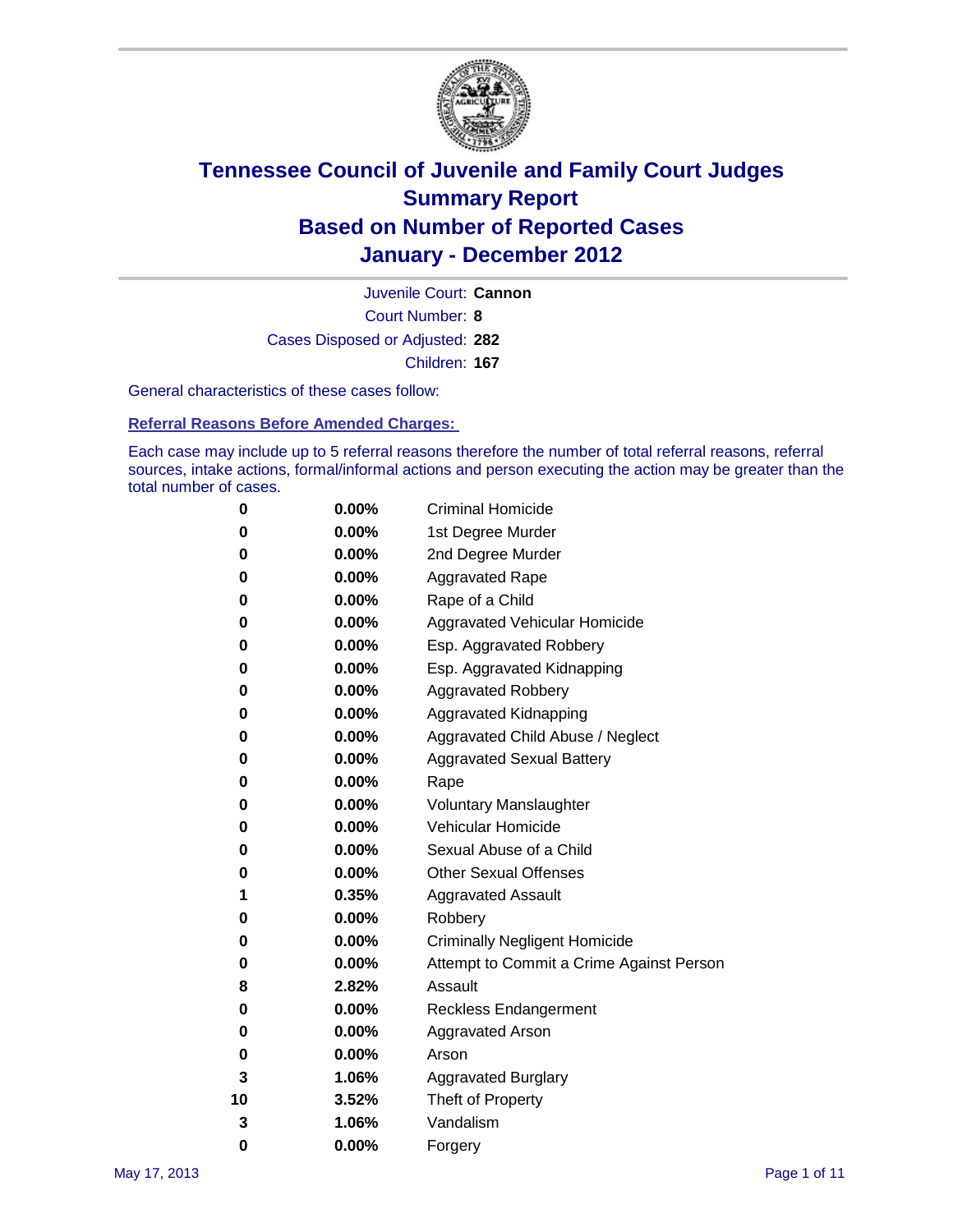

Juvenile Court: **Cannon**

Court Number: **8**

Cases Disposed or Adjusted: **282**

Children: **167**

#### **Referral Reasons Before Amended Charges:**

Each case may include up to 5 referral reasons therefore the number of total referral reasons, referral sources, intake actions, formal/informal actions and person executing the action may be greater than the total number of cases.

| 0            | 0.00% | <b>Worthless Checks</b>                                     |
|--------------|-------|-------------------------------------------------------------|
| 0            | 0.00% | Illegal Possession / Fraudulent Use of Credit / Debit Cards |
| 1            | 0.35% | <b>Burglary</b>                                             |
| 0            | 0.00% | Unauthorized Use of a Vehicle                               |
| 0            | 0.00% | <b>Cruelty to Animals</b>                                   |
| 0            | 0.00% | Sale of Controlled Substances                               |
| 0            | 0.00% | <b>Other Drug Offenses</b>                                  |
| 11           | 3.87% | Possession of Controlled Substances                         |
| 0            | 0.00% | <b>Criminal Attempt</b>                                     |
| 0            | 0.00% | Carrying Weapons on School Property                         |
| 0            | 0.00% | Unlawful Carrying / Possession of a Weapon                  |
| 0            | 0.00% | <b>Evading Arrest</b>                                       |
| 0            | 0.00% | Escape                                                      |
| 1            | 0.35% | Driving Under Influence (DUI)                               |
| 6            | 2.11% | Possession / Consumption of Alcohol                         |
| 0            | 0.00% | Resisting Stop, Frisk, Halt, Arrest or Search               |
| 0            | 0.00% | <b>Aggravated Criminal Trespass</b>                         |
| 2            | 0.70% | Harassment                                                  |
| 0            | 0.00% | Failure to Appear                                           |
| 0            | 0.00% | Filing a False Police Report                                |
| 0            | 0.00% | Criminal Impersonation                                      |
| 11           | 3.87% | <b>Disorderly Conduct</b>                                   |
| 3            | 1.06% | <b>Criminal Trespass</b>                                    |
| 4            | 1.41% | <b>Public Intoxication</b>                                  |
| 0            | 0.00% | Gambling                                                    |
| 12           | 4.23% | Traffic                                                     |
| 0            | 0.00% | <b>Local Ordinances</b>                                     |
| $\mathbf{2}$ | 0.70% | Violation of Wildlife Regulations                           |
| 0            | 0.00% | Contempt of Court                                           |
| 11           | 3.87% | Violation of Probation                                      |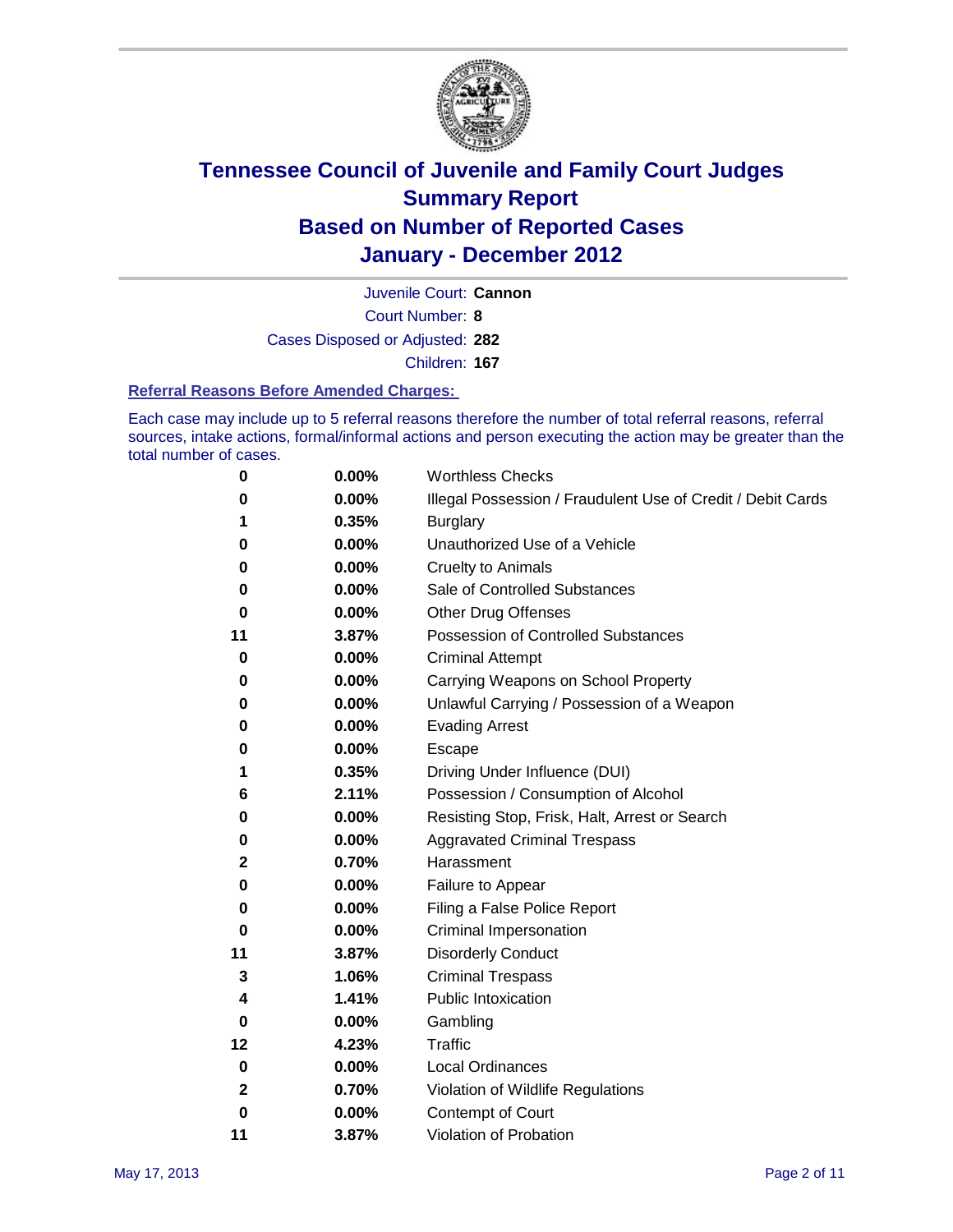

Court Number: **8** Juvenile Court: **Cannon** Cases Disposed or Adjusted: **282** Children: **167**

#### **Referral Reasons Before Amended Charges:**

Each case may include up to 5 referral reasons therefore the number of total referral reasons, referral sources, intake actions, formal/informal actions and person executing the action may be greater than the total number of cases.

| $\mathbf{2}$<br>0 | 0.70%<br>0.00% | Visitation<br>Paternity / Legitimation                  |
|-------------------|----------------|---------------------------------------------------------|
| 14                | 4.93%          | Custody                                                 |
| 24                | 8.45%          | <b>Foster Care Review</b>                               |
| 0                 | 0.00%          | <b>Administrative Review</b>                            |
| 97                | 34.15%         | <b>Judicial Review</b>                                  |
| 0                 | 0.00%          | Violation of Informal Adjustment                        |
| 0                 | 0.00%          | <b>Violation of Pretrial Diversion</b>                  |
| 1                 | 0.35%          | <b>Termination of Parental Rights</b>                   |
| 24                | 8.45%          | Dependency / Neglect                                    |
| $\bf{0}$          | 0.00%          | Sexually Abused Child<br><b>Physically Abused Child</b> |
| $\mathbf{2}$<br>0 | 0.70%<br>0.00% | Violation of Curfew                                     |
| 0                 | 0.00%          | Violation of a Valid Court Order                        |
| 6                 | 2.11%          | Possession of Tobacco Products                          |
| 0                 | 0.00%          | Out-of-State Runaway                                    |
| 4                 | 1.41%          | In-State Runaway                                        |
| 15                | 5.28%          | Truancy                                                 |
| $\mathbf{2}$      | 0.70%          | Unruly Behavior                                         |
| 0                 | 0.00%          | Violation of Aftercare                                  |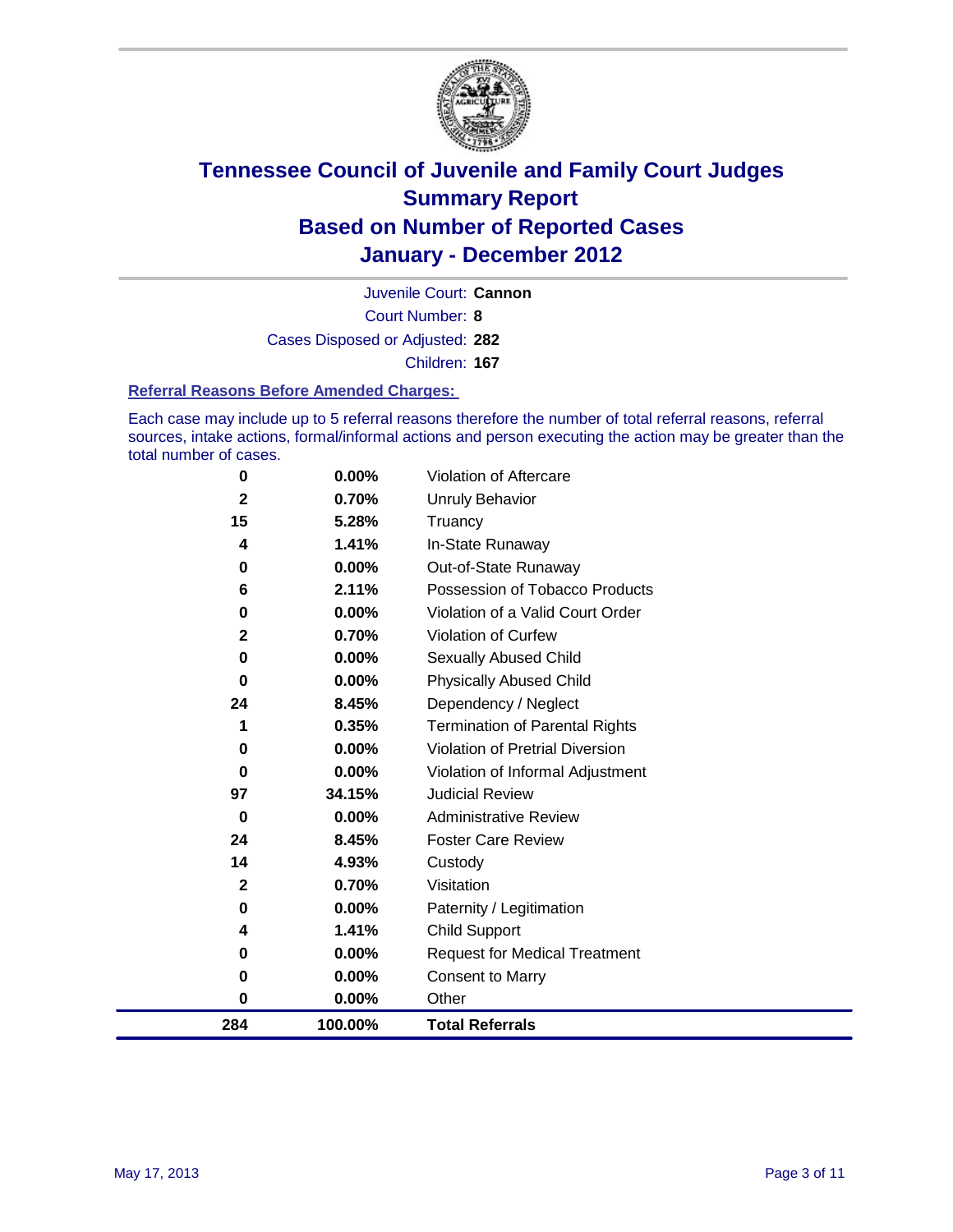

| Juvenile Court: Cannon     |                                 |                                   |  |  |
|----------------------------|---------------------------------|-----------------------------------|--|--|
|                            | <b>Court Number: 8</b>          |                                   |  |  |
|                            | Cases Disposed or Adjusted: 282 |                                   |  |  |
|                            |                                 | Children: 167                     |  |  |
| <b>Referral Sources: 1</b> |                                 |                                   |  |  |
| 78                         | 27.46%                          | Law Enforcement                   |  |  |
| 16                         | 5.63%                           | Parents                           |  |  |
| 11                         | 3.87%                           | <b>Relatives</b>                  |  |  |
| $\bf{0}$                   | 0.00%                           | Self                              |  |  |
| 21                         | 7.39%                           | School                            |  |  |
| $\bf{0}$                   | 0.00%                           | <b>CSA</b>                        |  |  |
| 125                        | 44.01%                          | <b>DCS</b>                        |  |  |
| 0                          | 0.00%                           | <b>Other State Department</b>     |  |  |
| 1                          | 0.35%                           | <b>District Attorney's Office</b> |  |  |
| 31                         | 10.92%                          | <b>Court Staff</b>                |  |  |
| 0                          | 0.00%                           | Social Agency                     |  |  |
| 0                          | 0.00%                           | <b>Other Court</b>                |  |  |
| 1                          | 0.35%                           | Victim                            |  |  |
| 0                          | 0.00%                           | Child & Parent                    |  |  |
| 0                          | 0.00%                           | Hospital                          |  |  |
| 0                          | 0.00%                           | Unknown                           |  |  |
| 0                          | $0.00\%$                        | Other                             |  |  |
| 284                        | 100.00%                         | <b>Total Referral Sources</b>     |  |  |

### **Age of Child at Referral: 2**

| 167 | 100.00% | <b>Total Child Count</b> |
|-----|---------|--------------------------|
| 0   | 0.00%   | Unknown                  |
| 0   | 0.00%   | Ages 19 and Over         |
| 42  | 25.15%  | Ages 17 through 18       |
| 43  | 25.75%  | Ages 15 through 16       |
| 26  | 15.57%  | Ages 13 through 14       |
| 9   | 5.39%   | Ages 11 through 12       |
| 47  | 28.14%  | Ages 10 and Under        |
|     |         |                          |

<sup>1</sup> If different than number of Referral Reasons (284), verify accuracy of your court's data.

<sup>2</sup> One child could be counted in multiple categories, verify accuracy of your court's data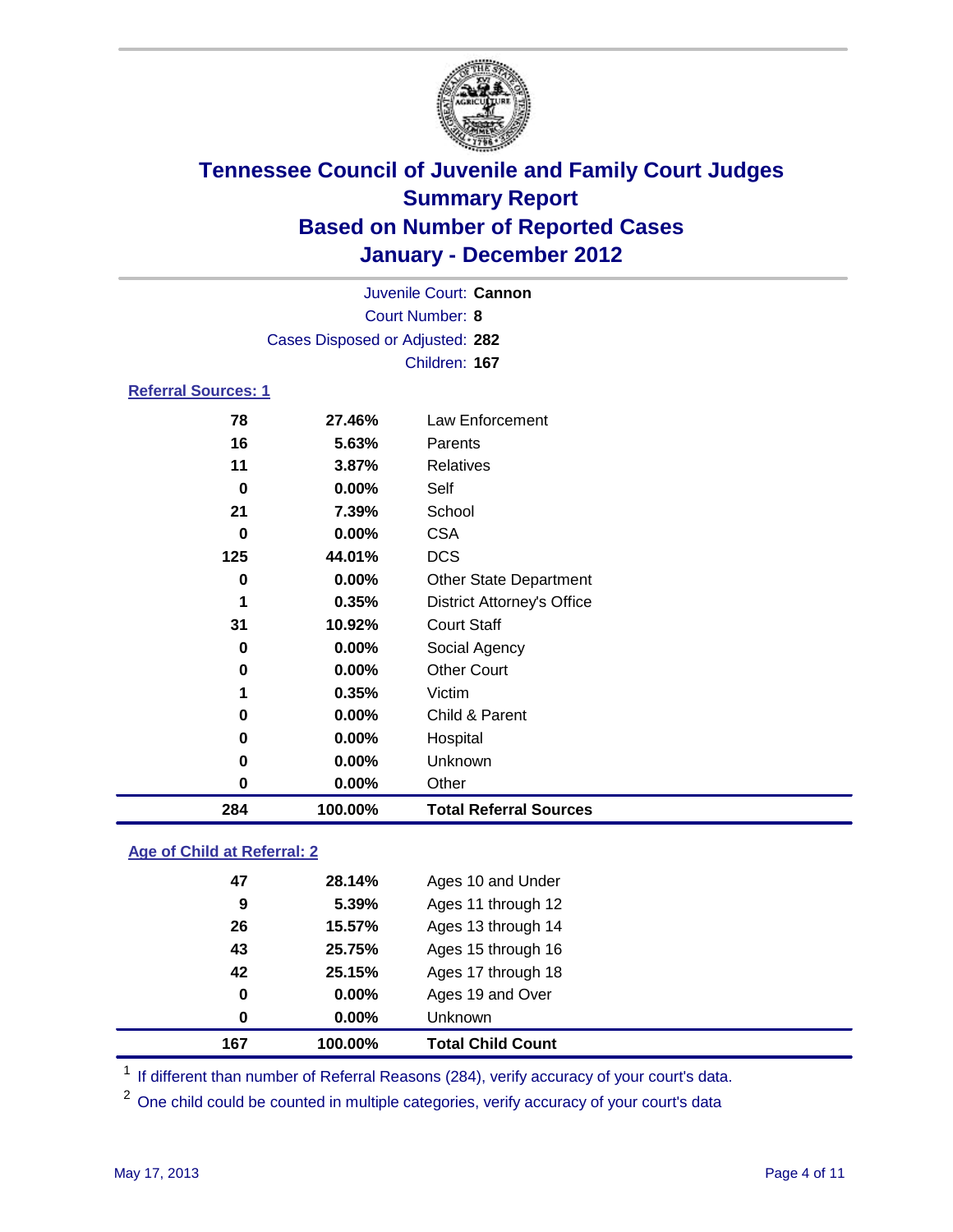

| Juvenile Court: Cannon                  |                                 |                          |  |  |
|-----------------------------------------|---------------------------------|--------------------------|--|--|
| Court Number: 8                         |                                 |                          |  |  |
|                                         | Cases Disposed or Adjusted: 282 |                          |  |  |
|                                         |                                 | Children: 167            |  |  |
| Sex of Child: 1                         |                                 |                          |  |  |
| 107                                     | 64.07%                          | Male                     |  |  |
| 60                                      | 35.93%                          | Female                   |  |  |
| $\mathbf 0$                             | 0.00%                           | Unknown                  |  |  |
| 167                                     | 100.00%                         | <b>Total Child Count</b> |  |  |
| Race of Child: 1                        |                                 |                          |  |  |
| 163                                     | 97.60%                          | White                    |  |  |
| 3                                       | 1.80%                           | African American         |  |  |
| 0                                       | 0.00%                           | Native American          |  |  |
| $\mathbf 0$                             | 0.00%                           | Asian                    |  |  |
| 1                                       | 0.60%                           | Mixed                    |  |  |
| 0                                       | 0.00%                           | Unknown                  |  |  |
| 167                                     | 100.00%                         | <b>Total Child Count</b> |  |  |
| <b>Hispanic Origin: 1</b>               |                                 |                          |  |  |
| $\mathbf{2}$                            | 1.20%                           | Yes                      |  |  |
| 165                                     | 98.80%                          | No                       |  |  |
| $\mathbf 0$                             | 0.00%                           | Unknown                  |  |  |
| 167                                     | 100.00%                         | <b>Total Child Count</b> |  |  |
| <b>School Enrollment of Children: 1</b> |                                 |                          |  |  |
| 131                                     | 78.44%                          | Yes                      |  |  |
| 36                                      | 21.56%                          | No                       |  |  |
| $\mathbf 0$                             | 0.00%                           | Unknown                  |  |  |
| 167                                     | 100.00%                         | <b>Total Child Count</b> |  |  |

One child could be counted in multiple categories, verify accuracy of your court's data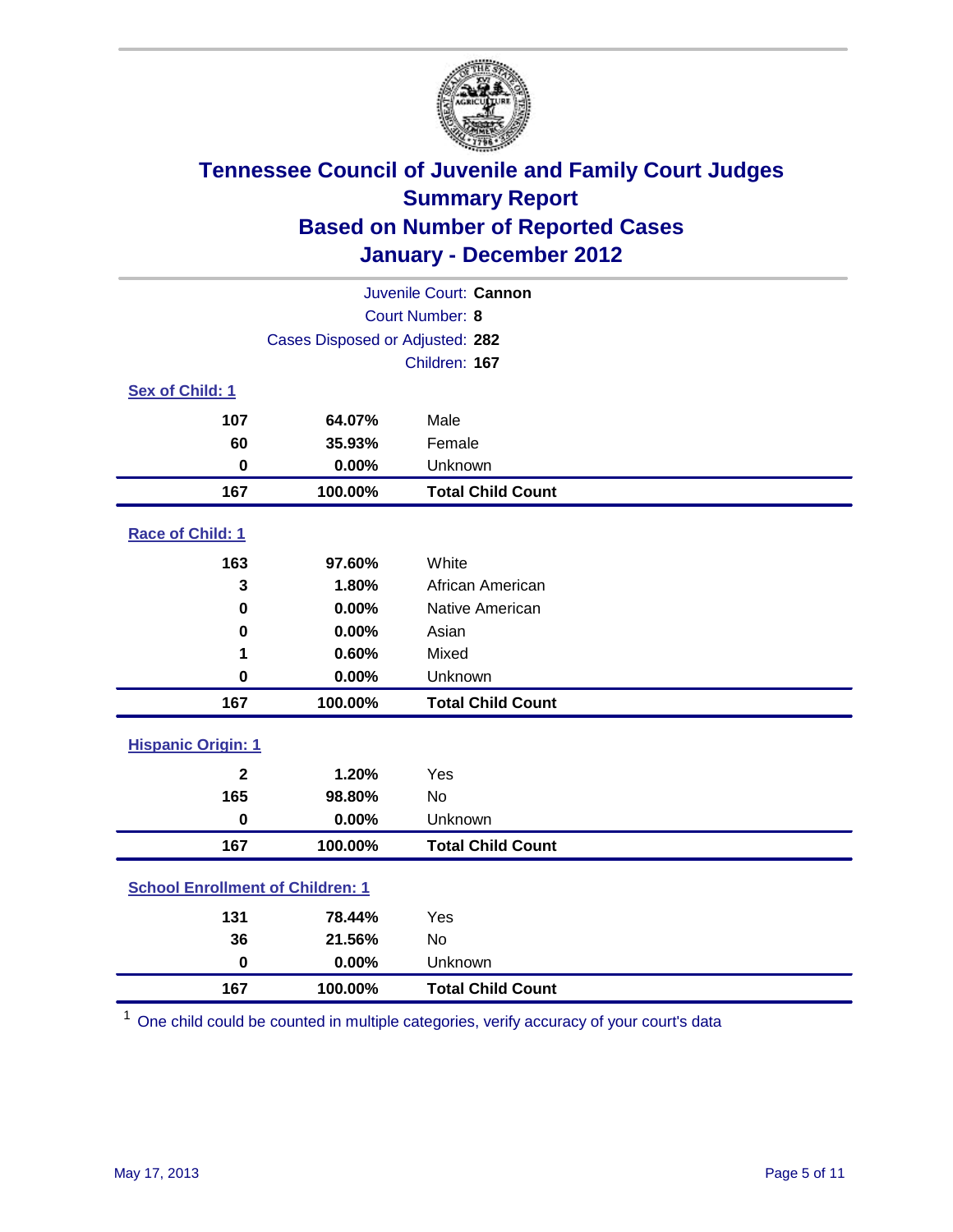

Court Number: **8** Juvenile Court: **Cannon** Cases Disposed or Adjusted: **282** Children: **167**

### **Living Arrangement of Child at Time of Referral: 1**

| 167          | 100.00%  | <b>Total Child Count</b>     |
|--------------|----------|------------------------------|
| 0            | 0.00%    | Other                        |
| 0            | $0.00\%$ | Unknown                      |
| 0            | $0.00\%$ | Independent                  |
| 0            | $0.00\%$ | In an Institution            |
| $\mathbf{2}$ | 1.20%    | In a Residential Center      |
| 5            | 2.99%    | In a Group Home              |
| 15           | 8.98%    | With Foster Family           |
| $\mathbf{2}$ | 1.20%    | With Adoptive Parents        |
| 37           | 22.16%   | <b>With Relatives</b>        |
| 9            | 5.39%    | With Father                  |
| 35           | 20.96%   | With Mother                  |
| 6            | 3.59%    | With Mother and Stepfather   |
| 1            | 0.60%    | With Father and Stepmother   |
| 55           | 32.93%   | With Both Biological Parents |
|              |          |                              |

### **Type of Detention: 2**

| 282          | 100.00%  | <b>Total Detention Count</b> |
|--------------|----------|------------------------------|
| $\bf{0}$     | $0.00\%$ | Other                        |
| 280          | 99.29%   | Does Not Apply               |
| 0            | $0.00\%$ | <b>Unknown</b>               |
| 0            | $0.00\%$ | <b>Psychiatric Hospital</b>  |
| 0            | 0.00%    | Jail - No Separation         |
| 0            | $0.00\%$ | Jail - Partial Separation    |
| 0            | $0.00\%$ | Jail - Complete Separation   |
| $\mathbf{2}$ | 0.71%    | Juvenile Detention Facility  |
| 0            | $0.00\%$ | Non-Secure Placement         |
|              |          |                              |

<sup>1</sup> One child could be counted in multiple categories, verify accuracy of your court's data

<sup>2</sup> If different than number of Cases (282) verify accuracy of your court's data.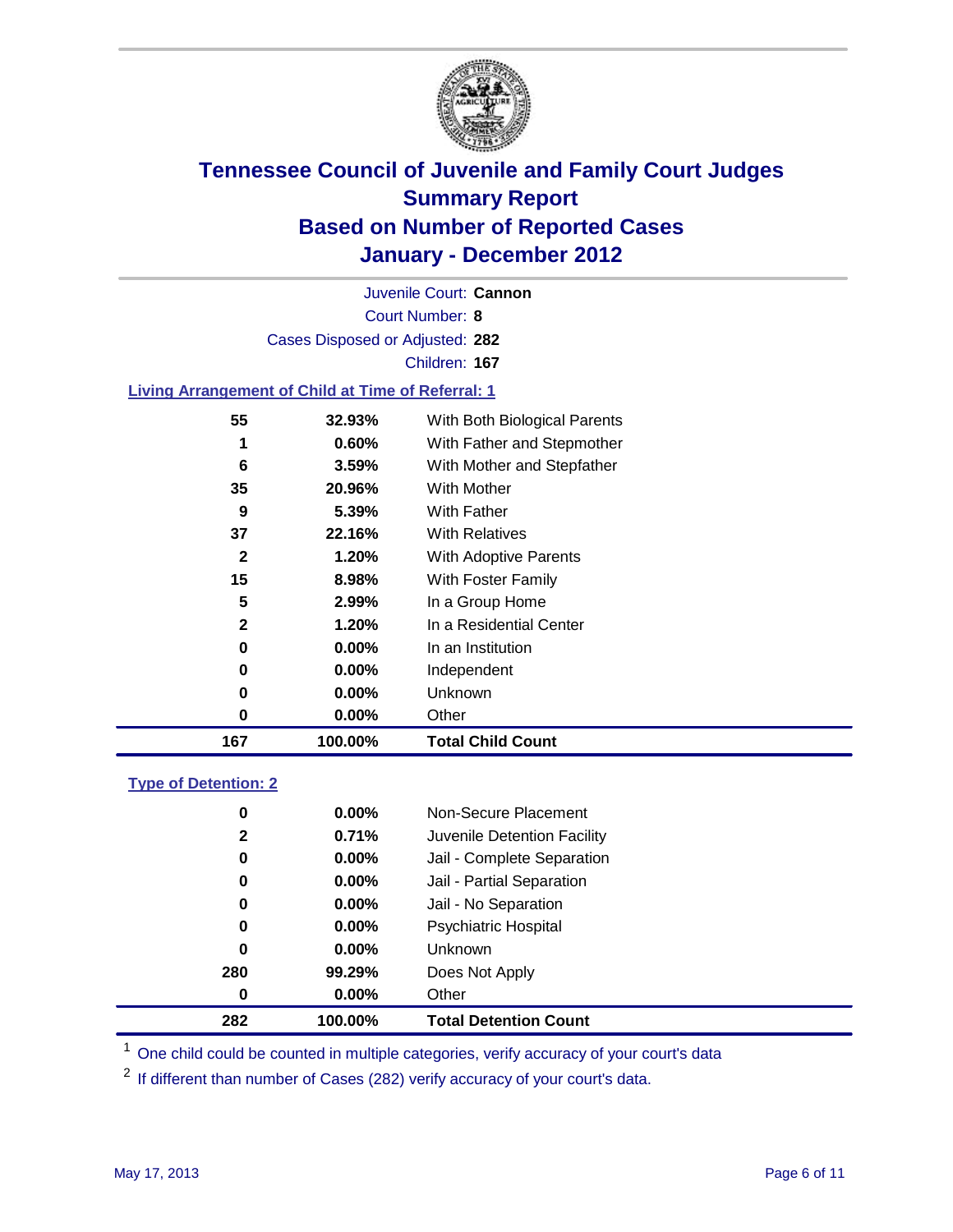

| Juvenile Court: Cannon                                       |                                 |                                     |  |  |  |
|--------------------------------------------------------------|---------------------------------|-------------------------------------|--|--|--|
|                                                              | Court Number: 8                 |                                     |  |  |  |
|                                                              | Cases Disposed or Adjusted: 282 |                                     |  |  |  |
|                                                              |                                 | Children: 167                       |  |  |  |
| <b>Placement After Secure Detention Hearing: 1</b>           |                                 |                                     |  |  |  |
| 0.71%<br>$\mathbf 2$<br>Returned to Prior Living Arrangement |                                 |                                     |  |  |  |
| $\bf{0}$                                                     | 0.00%                           | Juvenile Detention Facility         |  |  |  |
| 0                                                            | 0.00%                           | Jail                                |  |  |  |
| $\bf{0}$                                                     | 0.00%                           | Shelter / Group Home                |  |  |  |
| 0                                                            | 0.00%                           | <b>Foster Family Home</b>           |  |  |  |
| 0                                                            | 0.00%                           | Psychiatric Hospital                |  |  |  |
| U                                                            | 0.00%                           | Unknown                             |  |  |  |
| 280                                                          | 99.29%                          | Does Not Apply                      |  |  |  |
| $\mathbf 0$                                                  | 0.00%                           | Other                               |  |  |  |
| 282                                                          | 100.00%                         | <b>Total Placement Count</b>        |  |  |  |
| <b>Intake Actions: 2</b>                                     |                                 |                                     |  |  |  |
|                                                              |                                 |                                     |  |  |  |
| 154                                                          | 54.23%                          | <b>Petition Filed</b>               |  |  |  |
| $\bf{0}$                                                     | 0.00%                           | <b>Motion Filed</b>                 |  |  |  |
| $\overline{7}$                                               | 2.46%                           | <b>Citation Processed</b>           |  |  |  |
| $\bf{0}$                                                     | 0.00%                           | Notification of Paternity Processed |  |  |  |
| 97                                                           | 34.15%                          | Scheduling of Judicial Review       |  |  |  |
| $\bf{0}$                                                     | 0.00%                           | Scheduling of Administrative Review |  |  |  |
| 25                                                           | 8.80%                           | Scheduling of Foster Care Review    |  |  |  |
| $\bf{0}$                                                     | 0.00%                           | Unknown                             |  |  |  |
| 0                                                            | 0.00%                           | Does Not Apply                      |  |  |  |
| 1                                                            | 0.35%                           | Other                               |  |  |  |
| 284                                                          | 100.00%                         | <b>Total Intake Count</b>           |  |  |  |

<sup>1</sup> If different than number of Cases (282) verify accuracy of your court's data.

<sup>2</sup> If different than number of Referral Reasons (284), verify accuracy of your court's data.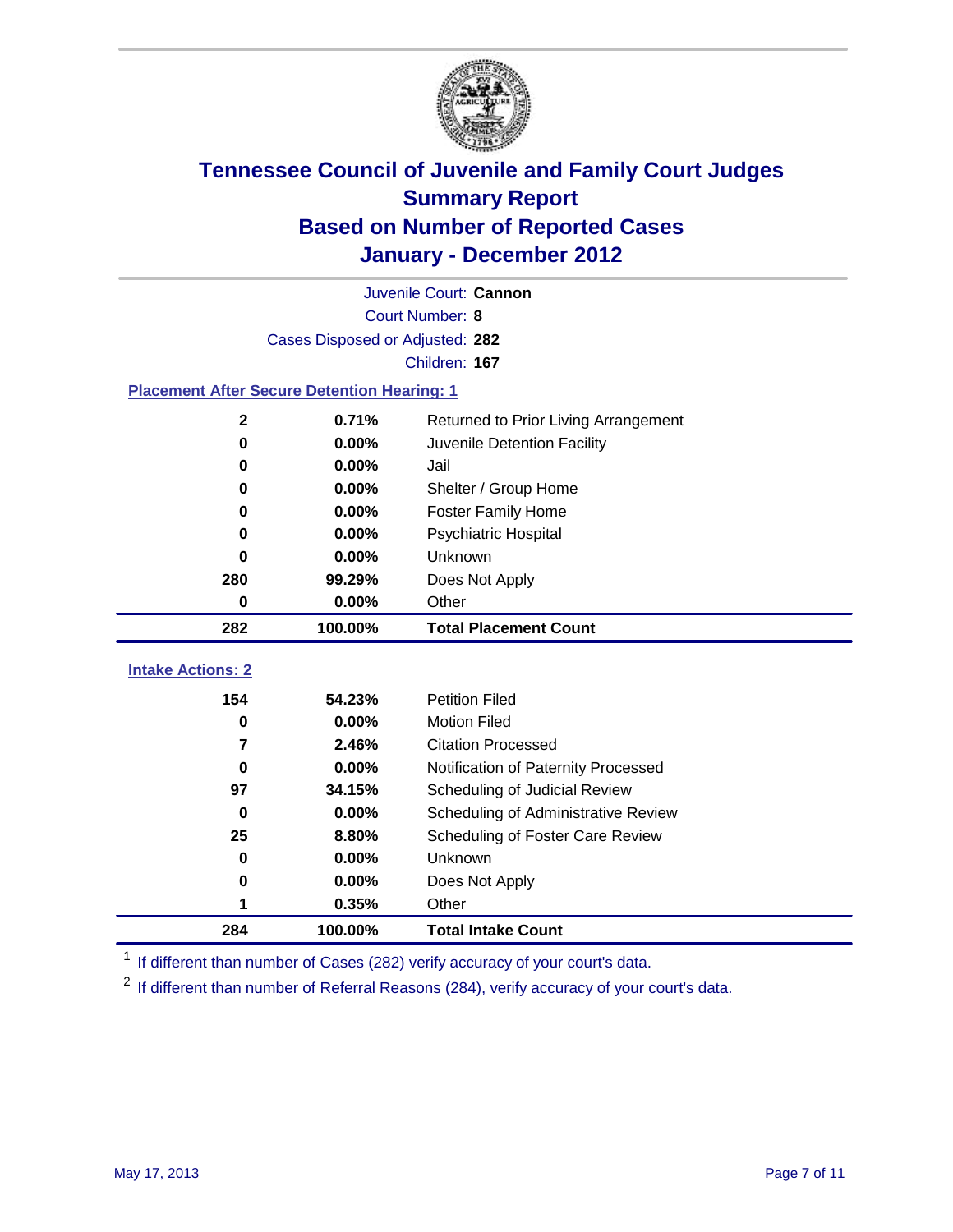

Court Number: **8** Juvenile Court: **Cannon** Cases Disposed or Adjusted: **282** Children: **167**

### **Last Grade Completed by Child: 1**

| 31                                      | 18.56%  | Too Young for School         |  |
|-----------------------------------------|---------|------------------------------|--|
| 0                                       | 0.00%   | Preschool                    |  |
| 5                                       | 2.99%   | Kindergarten                 |  |
| 3                                       | 1.80%   | 1st Grade                    |  |
| 4                                       | 2.40%   | 2nd Grade                    |  |
| 1                                       | 0.60%   | 3rd Grade                    |  |
| 6                                       | 3.59%   | 4th Grade                    |  |
| 2                                       | 1.20%   | 5th Grade                    |  |
| 6                                       | 3.59%   | 6th Grade                    |  |
| 8                                       | 4.79%   | 7th Grade                    |  |
| 27                                      | 16.17%  | 8th Grade                    |  |
| 19                                      | 11.38%  | 9th Grade                    |  |
| 25                                      | 14.97%  | 10th Grade                   |  |
| 28                                      | 16.77%  | 11th Grade                   |  |
| 0                                       | 0.00%   | 12th Grade                   |  |
| 0                                       | 0.00%   | Non-Graded Special Ed        |  |
| $\mathbf{2}$                            | 1.20%   | <b>GED</b>                   |  |
| 0                                       | 0.00%   | Graduated                    |  |
| 0                                       | 0.00%   | <b>Never Attended School</b> |  |
| 0                                       | 0.00%   | Unknown                      |  |
| 0                                       | 0.00%   | Other                        |  |
| 167                                     | 100.00% | <b>Total Child Count</b>     |  |
| <b>Enrolled in Special Education: 1</b> |         |                              |  |

| 167                                       | 100.00%  | <b>Total Child Count</b> |  |  |
|-------------------------------------------|----------|--------------------------|--|--|
| 0                                         | $0.00\%$ | Unknown                  |  |  |
| 158                                       | 94.61%   | No                       |  |  |
| 9                                         | 5.39%    | Yes                      |  |  |
| <u>Elliolleu III Special Eugeation. T</u> |          |                          |  |  |

One child could be counted in multiple categories, verify accuracy of your court's data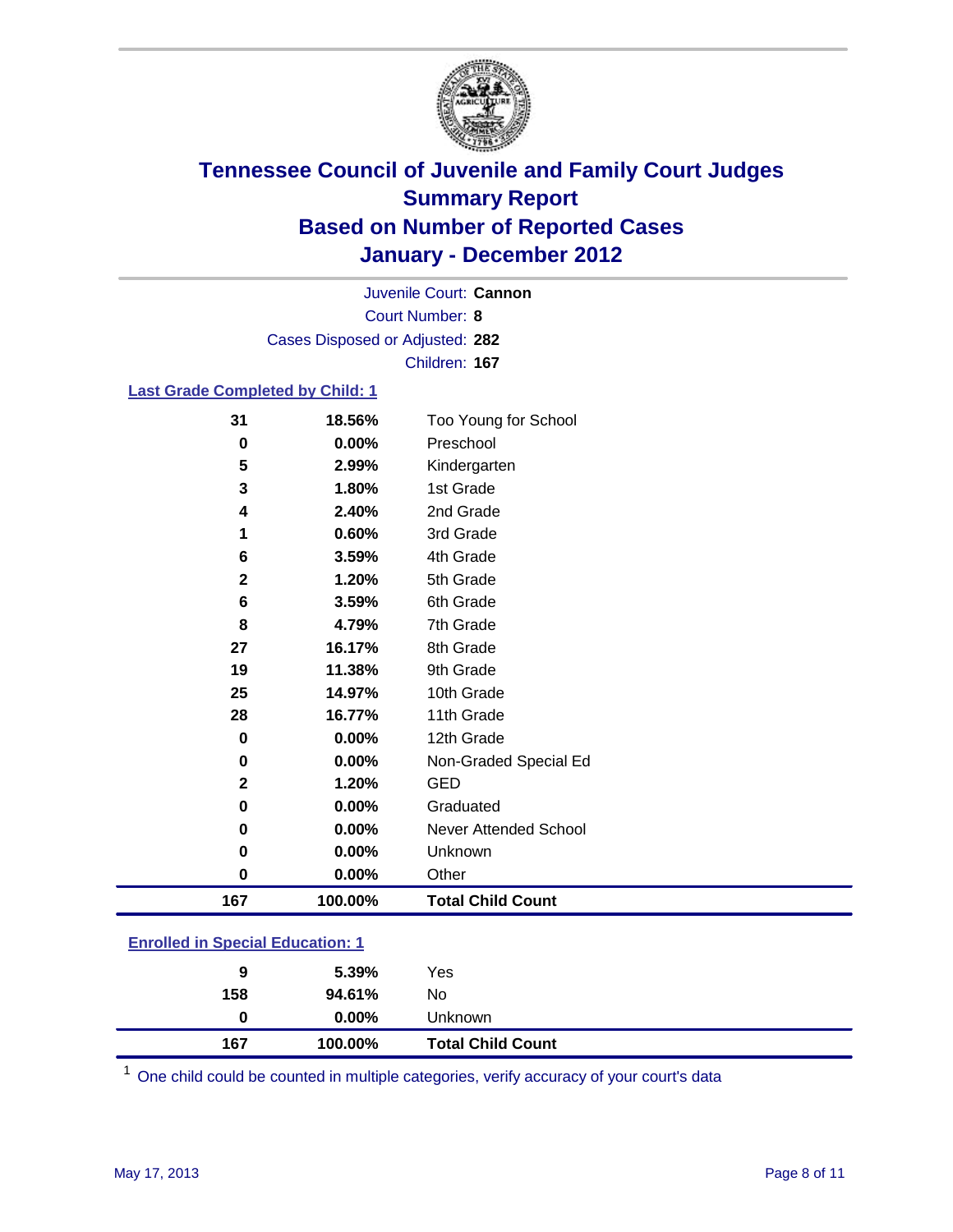

| Juvenile Court: Cannon       |                                 |                           |  |  |
|------------------------------|---------------------------------|---------------------------|--|--|
|                              | Court Number: 8                 |                           |  |  |
|                              | Cases Disposed or Adjusted: 282 |                           |  |  |
|                              |                                 | Children: 167             |  |  |
| <b>Action Executed By: 1</b> |                                 |                           |  |  |
| 261                          | 91.90%                          | Judge                     |  |  |
| 0                            | $0.00\%$                        | Magistrate                |  |  |
| 0                            | $0.00\%$                        | <b>YSO</b>                |  |  |
| 23                           | 8.10%                           | Other                     |  |  |
| 0                            | 0.00%                           | Unknown                   |  |  |
| 284                          | 100.00%                         | <b>Total Action Count</b> |  |  |

### **Formal / Informal Actions: 1**

| 23  | 8.10%    | Dismissed                                        |
|-----|----------|--------------------------------------------------|
| 1   | 0.35%    | Retired / Nolle Prosequi                         |
| 39  | 13.73%   | <b>Complaint Substantiated Delinquent</b>        |
| 25  | 8.80%    | <b>Complaint Substantiated Status Offender</b>   |
| 23  | 8.10%    | <b>Complaint Substantiated Dependent/Neglect</b> |
| 0   | 0.00%    | <b>Complaint Substantiated Abused</b>            |
| 0   | $0.00\%$ | <b>Complaint Substantiated Mentally III</b>      |
| 4   | 1.41%    | Informal Adjustment                              |
| 7   | 2.46%    | <b>Pretrial Diversion</b>                        |
| 1   | 0.35%    | <b>Transfer to Adult Court Hearing</b>           |
| 0   | 0.00%    | Charges Cleared by Transfer to Adult Court       |
| 17  | 5.99%    | Special Proceeding                               |
| 10  | 3.52%    | <b>Review Concluded</b>                          |
| 133 | 46.83%   | Case Held Open                                   |
|     | 0.35%    | Other                                            |
| 0   | $0.00\%$ | <b>Unknown</b>                                   |
| 284 | 100.00%  | <b>Total Action Count</b>                        |

<sup>1</sup> If different than number of Referral Reasons (284), verify accuracy of your court's data.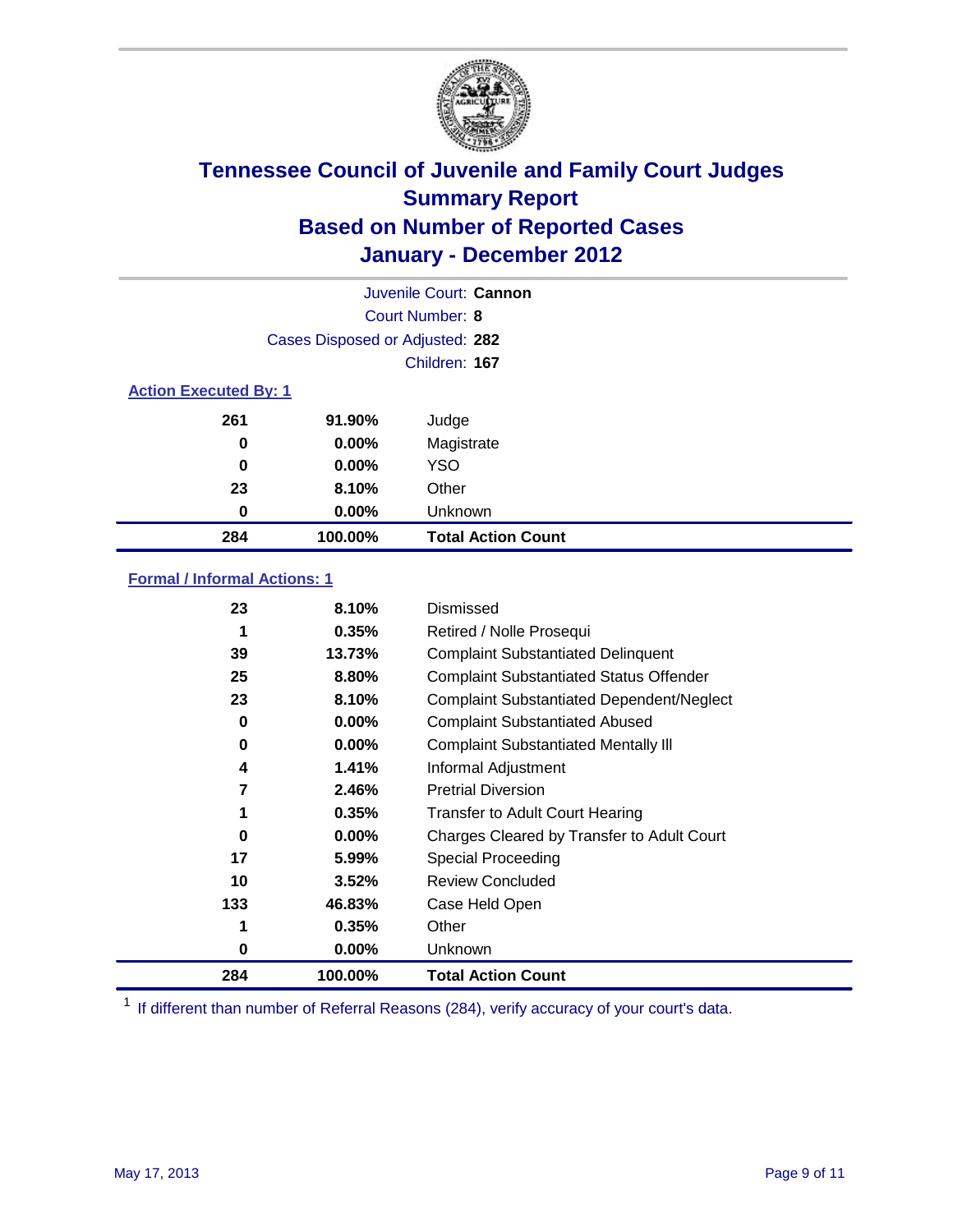

|                       |                                 | Juvenile Court: Cannon                                |
|-----------------------|---------------------------------|-------------------------------------------------------|
|                       |                                 | <b>Court Number: 8</b>                                |
|                       | Cases Disposed or Adjusted: 282 |                                                       |
|                       |                                 | Children: 167                                         |
| <b>Case Outcomes:</b> |                                 | There can be multiple outcomes for one child or case. |
| 24                    | 6.88%                           | <b>Case Dismissed</b>                                 |
| 4                     | 1.15%                           | Case Retired or Nolle Prosequi                        |
| 0                     | 0.00%                           | Warned / Counseled                                    |
| 133                   | 38.11%                          | Held Open For Review                                  |
| 23                    | 6.59%                           | Supervision / Probation to Juvenile Court             |
| 0                     | 0.00%                           | <b>Probation to Parents</b>                           |
| 0                     | 0.00%                           | Referral to Another Entity for Supervision / Service  |
| 0                     | 0.00%                           | Referred for Mental Health Counseling                 |
| 2                     | 0.57%                           | Referred for Alcohol and Drug Counseling              |
| 0                     | 0.00%                           | <b>Referred to Alternative School</b>                 |
| 0                     | 0.00%                           | Referred to Private Child Agency                      |
| 0                     | 0.00%                           | Referred to Defensive Driving School                  |
| 3                     | 0.86%                           | Referred to Alcohol Safety School                     |
| 4                     | 1.15%                           | Referred to Juvenile Court Education-Based Program    |
| 0                     | 0.00%                           | Driver's License Held Informally                      |
| 0                     | 0.00%                           | <b>Voluntary Placement with DMHMR</b>                 |
| 0                     | 0.00%                           | <b>Private Mental Health Placement</b>                |
| 0                     | 0.00%                           | <b>Private MR Placement</b>                           |
| 0                     | 0.00%                           | Placement with City/County Agency/Facility            |
| 4                     | 1.15%                           | Placement with Relative / Other Individual            |
| 9                     | 2.58%                           | Fine                                                  |
| 4                     | 1.15%                           | <b>Public Service</b>                                 |
| 7                     | 2.01%                           | Restitution                                           |
| 0                     | 0.00%                           | <b>Runaway Returned</b>                               |
| 0                     | 0.00%                           | No Contact Order                                      |
| 0                     | 0.00%                           | Injunction Other than No Contact Order                |
| 0                     | 0.00%                           | <b>House Arrest</b>                                   |
| 0                     | $0.00\%$                        | <b>Court Defined Curfew</b>                           |
| 0                     | 0.00%                           | Dismissed from Informal Adjustment                    |
| 0                     | $0.00\%$                        | <b>Dismissed from Pretrial Diversion</b>              |
| 0                     | 0.00%                           | Released from Probation                               |
| 1                     | 0.29%                           | <b>Transferred to Adult Court</b>                     |
| 0                     | $0.00\%$                        | <b>DMHMR Involuntary Commitment</b>                   |